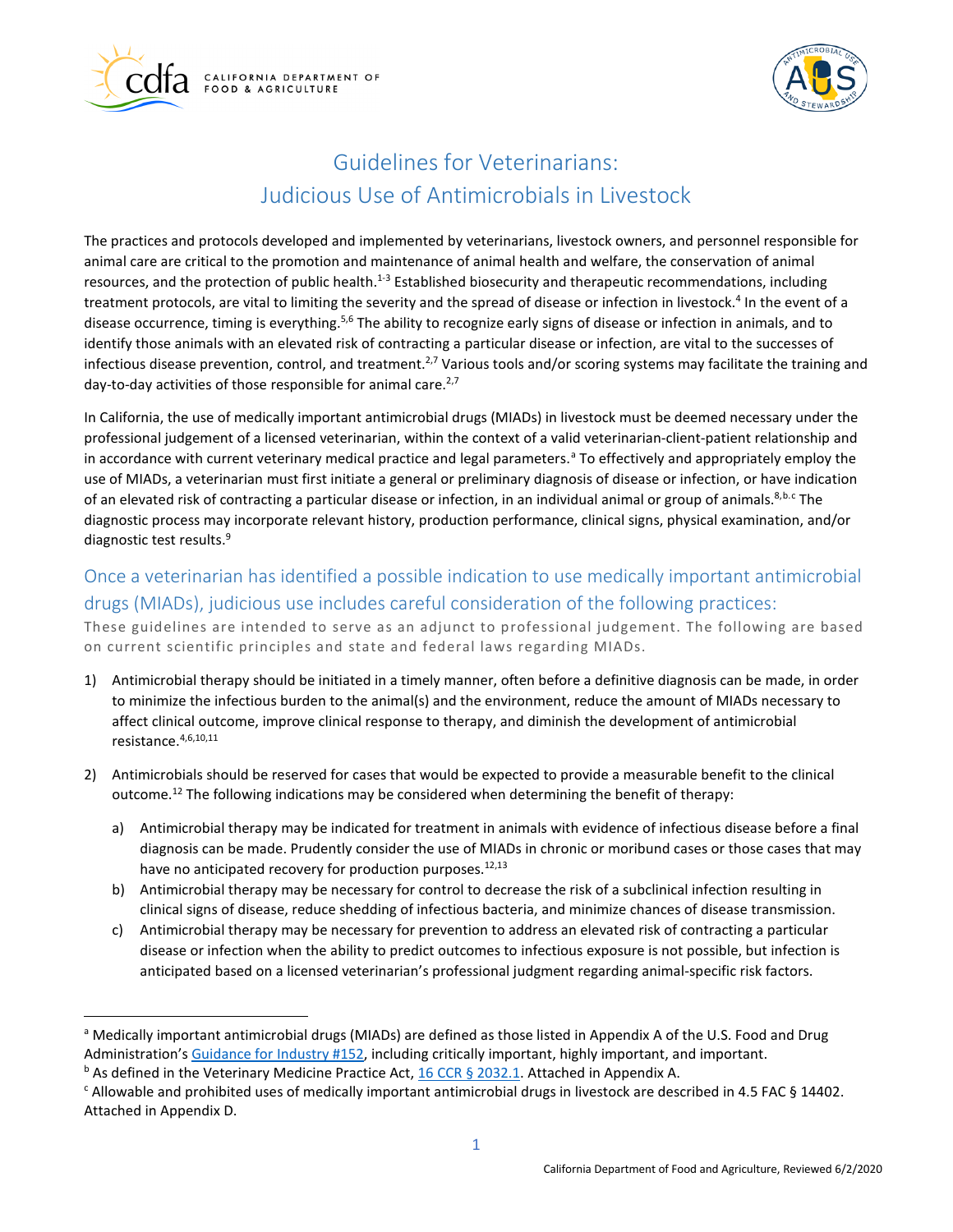- d) MIADs shall not be administered to livestock solely for purposes of promoting weight gain or improving feed efficiency.<sup>6,[d](#page-1-0)</sup>
- 3) Veterinarians are encouraged to work with clients to maintain accurate drug inventory, measures of production performance, and treatment records that include clinical outcomes. Assembly and analysis of this information may aid in monitoring treatment efficacy, reviewing treatment protocols and management procedures, providing objectives for communication and training of those responsible for livestock care on improving disease detection, and optimize identification of animals at risk of an unfavorable outcome and allow for appropriate management. 1,2,7,14
	- a) V[e](#page-1-1)terinarians maintain medical records in compliance with state and federal regulations.<sup>e</sup> Except where disclosure is allowed per California and federal laws, veterinary medical records are considered confidential and are prohibited [f](#page-1-2)rom disclosure without client consent.<sup>f</sup>
- 4) Ancillary treatments and supportive care may be used when shown to reduce the need for MIADs, improve clinical response to therapy, or to improve animal welfare with no deleterious effect on treatment outcome.<sup>2,15</sup>
- 5) Appropriate antimicrobial selection should be made based on knowledge of the identified or suspected pathogen(s), compliance with federal regulatory requirements, and the expected efficacy of the drug as determined by available scientific medical evidence, the clinical experience of the veterinarian, results of initial treatment, and/or antimicrobial susceptibility.9,16,19,[g](#page-1-3) 
	- a) Carefully consider the use of combination antimicrobial therapy for cases with impaired host defenses, polymicrobial infections, or emergence of resistance is shown to be reduced. Limit combinations to those with predictable synergistic effects, where effective, broad spectrum antimicrobials are not available.<sup>5,8,10,18</sup>
	- b) Antimicrobial susceptibility testing should be performed by laboratories using current and validated methods approved by the Clinical and Laboratory Standards Institute.<sup>13,17</sup>
	- c) Interpretation and application of antimicrobial susceptibility test results to the individual animal or the herd requires the knowledge and expertise of a licensed veterinary medical professional.<sup>17</sup> Consults with veterinary specialists may be useful on a case-by-case basis.

<span id="page-1-0"></span><sup>&</sup>lt;sup>d</sup>Allowable and prohibited uses of medically important antimicrobial drugs in livestock are described in 4.5 FAC § 14402. Attached in Appendix D.

<span id="page-1-1"></span>e 16 CCR 2032.3, 16 CCR 2032.2, and 21 CFR Part 558

<span id="page-1-2"></span>f BPC 4857

<span id="page-1-3"></span>g The Animal Medicinal Drug Use Clarification Act (AMDUCA) permits Extralabel Drug Use (ELDU) in food-producing animals, by or on the lawful order of a licensed veterinarian within the context of a valid veterinarian-client-patient relationship, if criteria are met as defined in [Title 21 in the Code of Federal Regulations, Part 530.](https://www.ecfr.gov/cgi-bin/text-idx?SID=3fba2570d1166f25cadaa2e0065b7e95&mc=true&node=pt21.6.530&rgn=div5) Attached in Appendix B. A veterinarian must select a drug that is labeled for its intended use and that contains the same active ingredient which is in the required dosage form and concentration, except where a veterinarian finds that the approved drug is clinically ineffective for its intended use. Se[e www.FARAD.org f](http://www.farad.org/)or more informative resources on ELDU.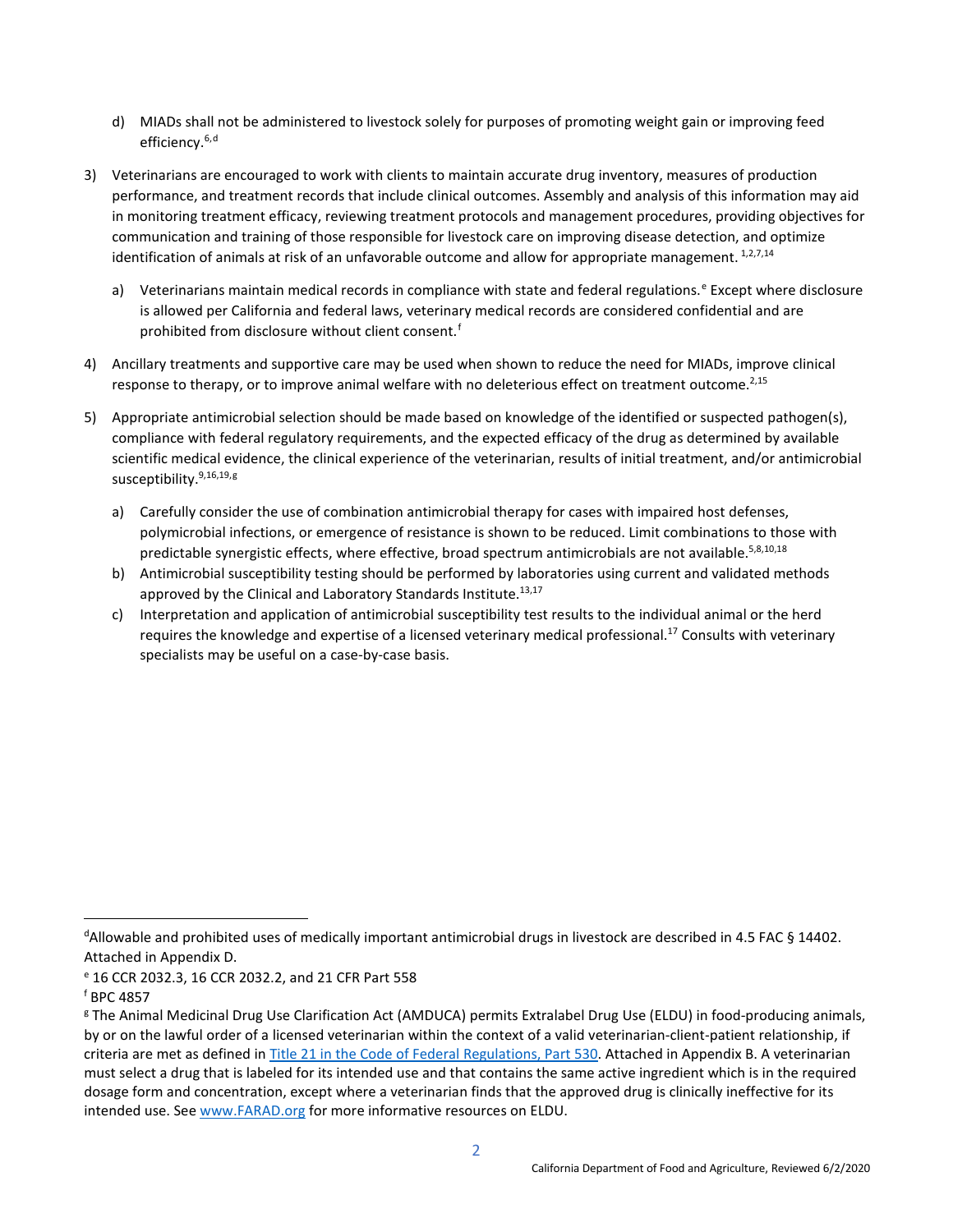- 6) Establish optimal antimicrobial therapy regimens for the treatment, control, or prevention of disease or infection as supported by relevant clinical trials and principles of veterinary medicine.<sup>9,13</sup> Use must comply with federal and state legal requirements. $h, i$  $h, i$ 
	- a) Utilize an adequate dose, route of administration, and appropriate dosing frequency, to achieve and maintain steady-state drug concentration above the known or predictable minimum inhibitory concentration of the identified or likely pathogen(s).<sup>6,8,19,20</sup>
	- b) Target methods of drug delivery, such as local or regional therapy, when feasible and likely to achieve the desired drug concentration at the site of infection.<sup>10,13</sup>
	- c) Duration of therapy should be long enough to achieve the desired clinical response but short enough to minimize the risk of adverse effects and selection of resistant bacteria. 6,8,13,19-21,[j](#page-2-2)
	- d) In circumstances when multiple animals are affected or at risk of contracting a disease or infection, antimicrobials should be administered to the fewest number of animals necessary.
	- e) MIADs may not be used to prevent disease in a regular pattern, unless in relation to surgery or to a medical procedure.<sup>[k](#page-2-3)</sup> Examples of MIADs used in a regular pattern to prevent disease include, but are not limited to:
		- i) MIADs given to prevent disease beyond the period of elevated risk determined in the professional judgement of the licensed veterinarian.
		- ii) MIADs given to prevent disease out of habit in a recurrent manner solely based on the animal's age or weight, the calendar date, or a life stage event of the animal(s) without the presence of an elevated risk of a particular disease or infection determined in the professional judgment of the licensed veterinarian.
- 7) Avoid oversupplying MIADs beyond the anticipated needs of therapy for ill or at-risk animals.<sup>1</sup>

<span id="page-2-0"></span>h AMDUCA permits ELDU in food-producing animals, by or on the lawful order of a licensed veterinarian within the context of a valid veterinarian-client-patient relationship, if criteria are met as defined i[n Title 21 in the Code of Federal Regulations,](https://www.ecfr.gov/cgi-bin/text-idx?SID=3fba2570d1166f25cadaa2e0065b7e95&mc=true&node=pt21.6.530&rgn=div5)  [Part 530.](https://www.ecfr.gov/cgi-bin/text-idx?SID=3fba2570d1166f25cadaa2e0065b7e95&mc=true&node=pt21.6.530&rgn=div5) Attached in Appendix B. ELDU ("Off-Label Use") is any use of an FDA-approved drug that differs from instructions on the approved product label (species, animal production class, dose, volume per injection site, route, frequency, duration,

<span id="page-2-1"></span>or indication). See [www.FARAD.org f](http://www.farad.org/)or more informative resources on ELDU.<br><sup>i</sup> Allowable and prohibited uses of medically important antimicrobial drugs in livestock are described in [4.5 FAC § 14402.](http://leginfo.legislature.ca.gov/faces/codes_displayText.xhtml?lawCode=FAC&division=7.&title=&part=&chapter=4.5.&article) Attached in Appendix D.

<span id="page-2-2"></span><sup>&</sup>lt;sup>j</sup> Currently, there is a dearth of scientific literature to support evidence-based decisions on effective duration of antimicrobial therapies in the practice of veterinary medicine on livestock animals.

<span id="page-2-3"></span>k Allowable and prohibited uses of medically important antimicrobial drugs in livestock are described i[n 4.5 FAC § 14402.](http://leginfo.legislature.ca.gov/faces/codes_displayText.xhtml?lawCode=FAC&division=7.&title=&part=&chapter=4.5.&article) Attached in Appendix D.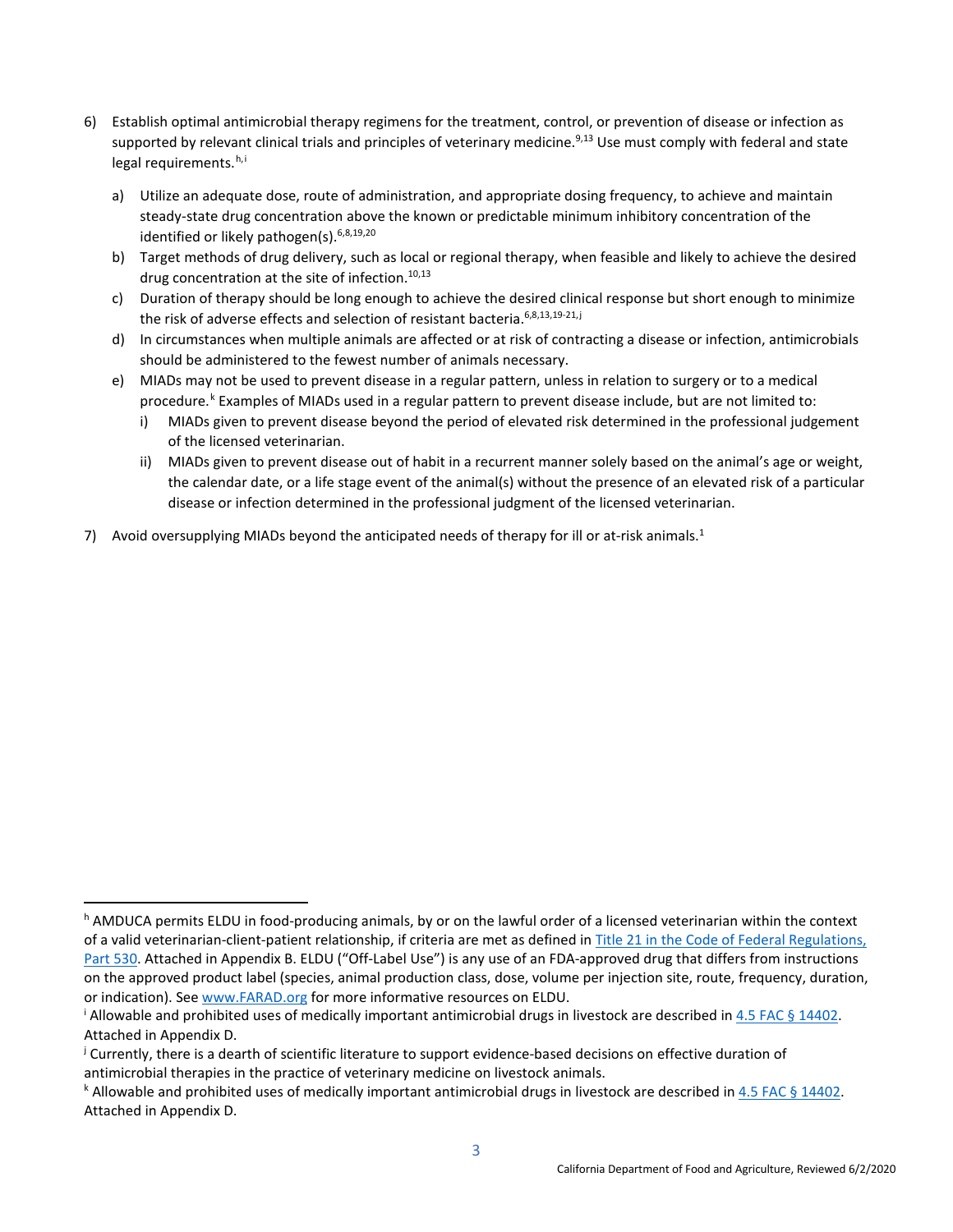## **Appendix A**

# Title [16, California Code of Regulations, Section 2032.1 – Veterinarian-Client-Patient Relationship](https://govt.westlaw.com/calregs/Document/I36A945193D474BD7B5EDAA3EB2771937?viewType=FullText&originationContext=documenttoc&transitionType=CategoryPageItem&contextData=(sc.Default)&bhcp=1)

(a) It is unprofessional conduct for a veterinarian to administer, prescribe, dispense or furnish a drug, medicine, appliance, or treatment of whatever nature for the prevention, cure, or relief of a wound, fracture or bodily injury or disease of an animal without having first established a veterinarian-client-patient relationship with the animal patient or patients and the client, except where the patient is a wild animal or the owner is unknown.

(b) A veterinarian-client-patient relationship shall be established by the following:

(1) The client has authorized the veterinarian to assume responsibility for making medical judgments regarding the health of the animal, including the need for medical treatment,

(2) The veterinarian has sufficient knowledge of the animal(s) to initiate at least a general or preliminary diagnosis of the medical condition of the animal(s). This means that the veterinarian is personally acquainted with the care of the animal(s) by virtue of an examination of the animal or by medically appropriate and timely visits to the premises where the animals are kept, and

(3) The veterinarian has assumed responsibility for making medical judgments regarding the health of the animal and has communicated with the client a course of treatment appropriate to the circumstance.

(c) A drug shall not be prescribed for a duration inconsistent with the medical condition of the animal(s) or type of drug prescribed. The veterinarian shall not prescribe a drug for a duration longer than one year from the date the veterinarian examined the animal(s) and prescribed the drug.

(d) As used herein, "drug" shall mean any controlled substance, as defined by Section 4021 of Business and Professions code, and any dangerous drug, as defined by Section 4022 of Business and Professions code.

(e) No person may practice veterinary medicine in this state except within the context of a veterinarian-client-patient relationship or as otherwise permitted by law. A veterinarian-client-patient relationship cannot be established solely by telephonic or electronic means.

 health care services via communication technologies to facilitate consultation, treatment, and care management of the (f) Telemedicine shall be conducted within an existing veterinarian-client-patient relationship, with the exception for advice given in an "emergency," as defined under section 4840.5 of the code, until that patient(s) can be seen by or transported to a veterinarian. For purposes of this section, "telemedicine" shall mean the mode of delivering animal patient.

Note: Authority cited: Sections 686 and 4808, Business and Professions Code. Reference: Sections 686, 2290.5, 4021, 4022 and 4883, Business and Professions Code.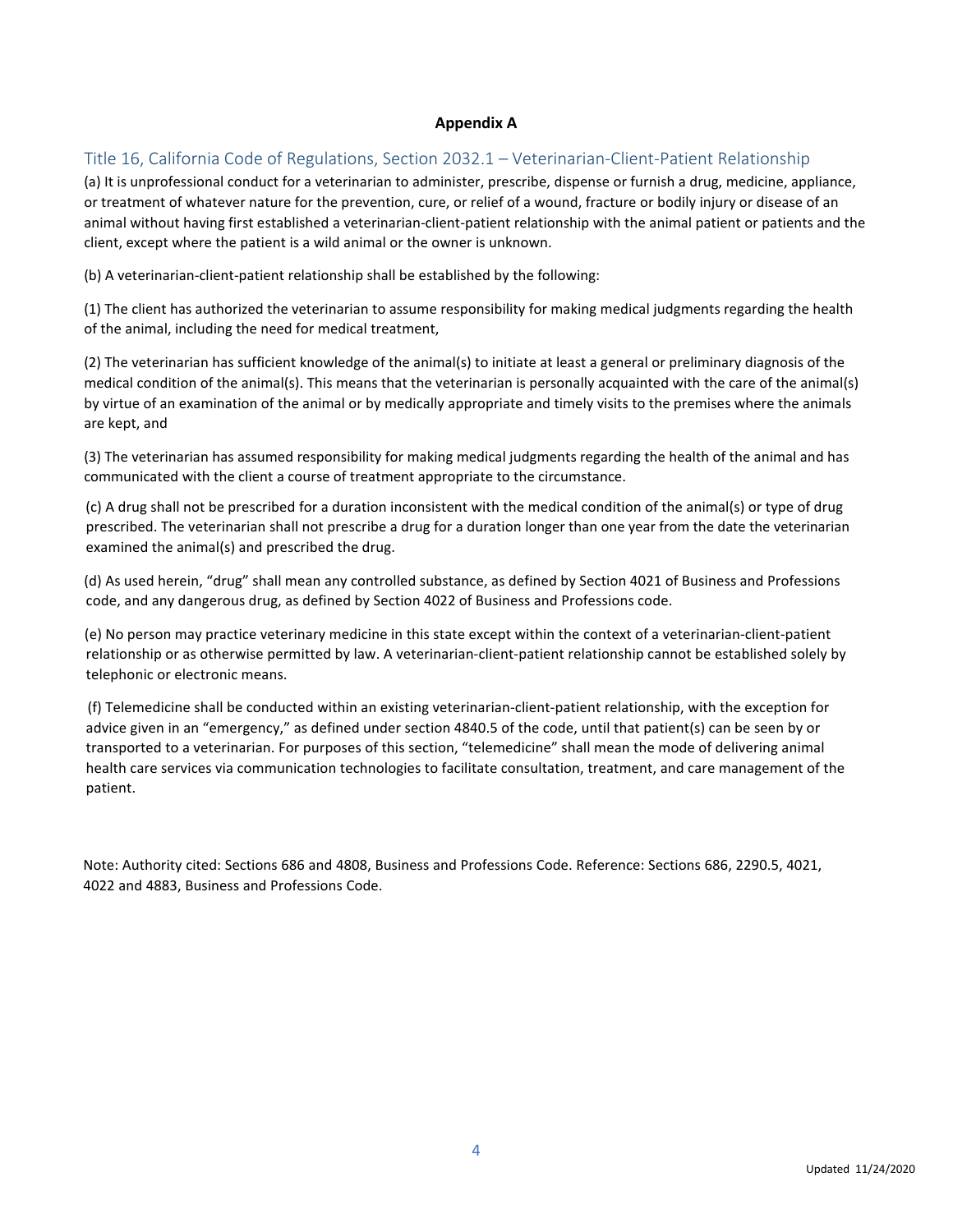# **Appendix B**

# [Title 21, Code of Federal Regulations, Part 530 – Extralabel Drug Use in Animals](https://www.ecfr.gov/cgi-bin/text-idx?SID=054808d261de27898e02fb175b7c9ff9&node=21:6.0.1.1.16&rgn=div5#se21.6.530_111)

Authority: 15 U.S.C. 1453, 1454, 1455; 21 U.S.C. 321, 331, 351, 352, 353, 355, 357, 360b, 371, 379e.

Source: 61 FR 57743, Nov. 7, 1996, unless otherwise noted.

## **Subpart A—General Provisions**

## **§530.1 Scope.**

This part applies to the extralabel use in an animal of any approved new animal drug or approved new human drug by or on the lawful order of a licensed veterinarian within the context of a valid veterinary-client-patient relationship.

#### **§530.2 Purpose.**

The purpose of this part is to establish conditions for extralabel use or intended extralabel use in animals by or on the lawful order of licensed veterinarians of Food and Drug Administration approved new animal drugs and approved new human drugs. Such use is limited to treatment modalities when the health of an animal is threatened or suffering or death may result from failure to treat. This section implements the Animal Medicinal Drug Use Clarification Act of 1994 (the AMDUCA) (Pub. L. 103-396).

#### **§530.3 Definitions.**

(a) *Extralabel use* means actual use or intended use of a drug in an animal in a manner that is not in accordance with the approved labeling. This includes, but is not limited to, use in species not listed in the labeling, use for indications (disease or other conditions) not listed in the labeling, use at dosage levels, frequencies, or routes of administration other than those stated in the labeling, and deviation from the labeled withdrawal time based on these different uses.

(b) *FDA* means the U.S. Food and Drug Administration.

(c) The phrase *a reasonable probability that a drug's use may present a risk to the public health* means that FDA has reason to believe that use of a drug may be likely to cause a potential adverse event.

(d) The phrase *use of a drug may present a risk to the public health* means that FDA has information that indicates that use of a drug may cause an adverse event.

(e) The phrase *use of a drug presents a risk to the public health* means that FDA has evidence that demonstrates that the use of a drug has caused or likely will cause an adverse event.

(f) A *residue* means any compound present in edible tissues that results from the use of a drug, and includes the drug, its metabolites, and any other substance formed in or on food because of the drug's use.

(g) A *safe level* is a conservative estimate of a drug residue level in edible animal tissue derived from food safety data or other scientific information. Concentrations of residues in tissue below the safe level will not raise human food safety concerns. A safe level is not a safe concentration or a tolerance and does not indicate that an approval exists for the drug in that species or category of animal from which the food is derived.

(h) *Veterinarian* means a person licensed by a State or Territory to practice veterinary medicine.

(i) A *valid veterinarian-client-patient relationship* is one in which:

(1) A veterinarian has assumed the responsibility for making medical judgments regarding the health of (an) animal(s) and the need for medical treatment, and the client (the owner of the animal or animals or other caretaker) has agreed to follow the instructions of the veterinarian;

(2) There is sufficient knowledge of the animal(s) by the veterinarian to initiate at least a general or preliminary diagnosis of the medical condition of the animal(s); and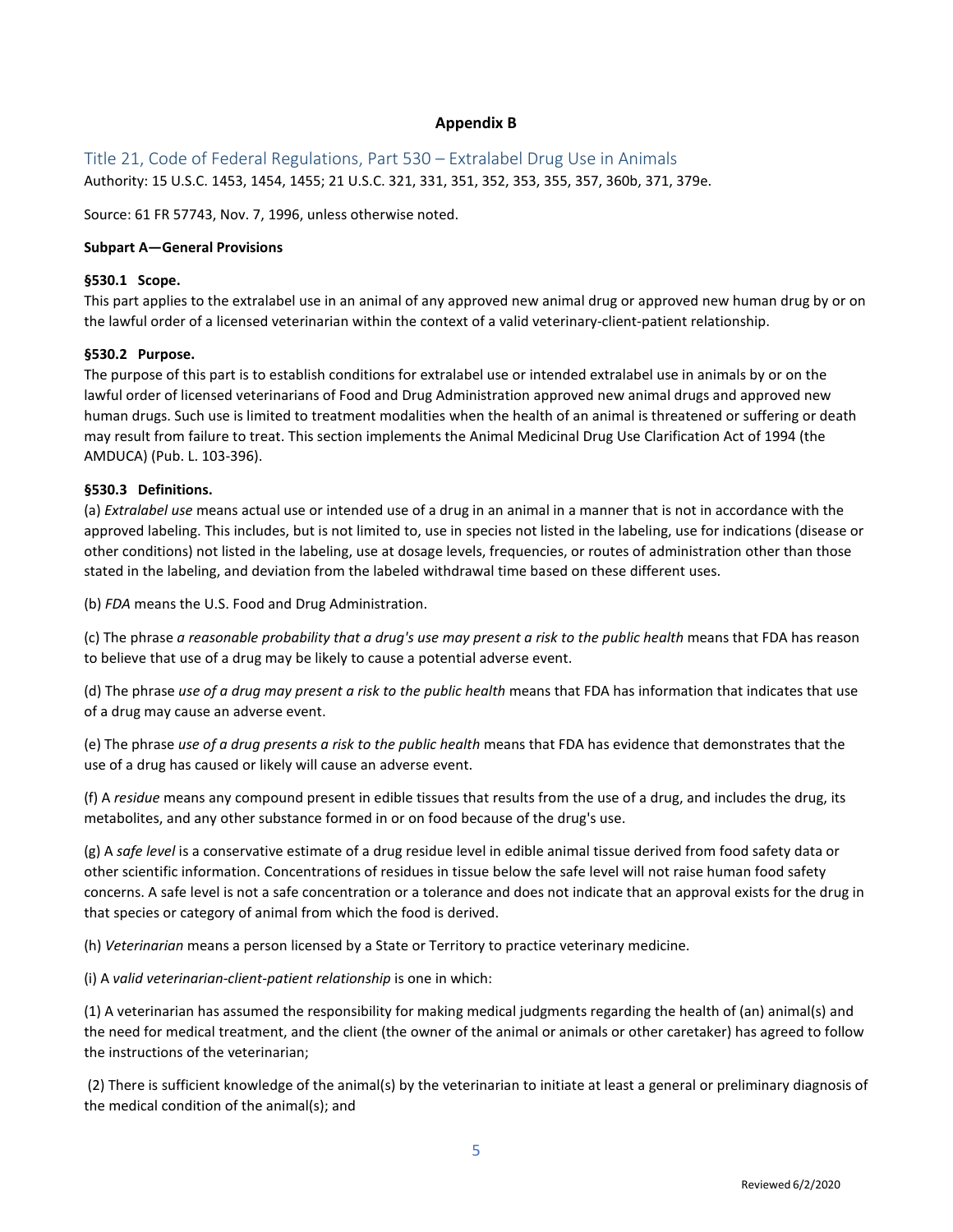(3) The practicing veterinarian is readily available for followup in case of adverse reactions or failure of the regimen of therapy. Such a relationship can exist only when the veterinarian has recently seen and is personally acquainted with the keeping and care of the animal(s) by virtue of examination of the animal(s), and/or by medically appropriate and timely visits to the premises where the animal(s) are kept.

# **§530.4 Advertising and promotion.**

Nothing in this part shall be construed as permitting the advertising or promotion of extralabel uses in animals of approved new animal drugs or approved human drugs.

#### **§530.5 Veterinary records.**

(a) As a condition of extralabel use permitted under this part, to permit FDA to ascertain any extralabel use or intended extralabel use of drugs that the agency has determined may present a risk to the public health, veterinarians shall maintain the following records of extralabel uses. Such records shall be legible, documented in an accurate and timely manner, and be readily accessible to permit prompt retrieval of information. Such records shall be adequate to substantiate the identification of the animals and shall be maintained either as individual records or, in food animal practices, on a group, herd, flock, or per-client basis. Records shall be adequate to provide the following information:

(1) The established name of the drug and its active ingredient, or if formulated from more than one ingredient, the established name of each ingredient;

- (2) The condition treated;
- (3) The species of the treated animal(s);
- (4) The dosage administered;
- (5) The duration of treatment;
- (6) The numbers of animals treated; and

(7) The specified withdrawal, withholding, or discard time(s), if applicable, for meat, milk, eggs, or any food which might be derived from any food animals treated.

(b) A veterinarian shall keep all required records for 2 years or as otherwise required by Federal or State law, whichever is greater.

(c) Any person who is in charge, control, or custody of such records shall, upon request of a person designated by FDA, permit such person designated by FDA to, at all reasonable times, have access to, permit copying, and verify such records.

#### **Subpart B—Rules and Provisions for Extralabel Uses of Drugs in Animals**

#### **§530.10 Provision permitting extralabel use of animal drugs.**

An approved new animal drug or human drug intended to be used for an extralabel purpose in an animal is not unsafe under section 512 of the act and is exempt from the labeling requirements of section 502(f) of the act if such use is:

(a) By or on the lawful written or oral order of a licensed veterinarian within the context of a valid veterinarian-clientpatient relationship; and

(b) In compliance with this part.

#### **§530.11 Limitations.**

In addition to uses which do not comply with the provision set forth in §530.10, the following specific extralabel uses are not permitted and result in the drug being deemed unsafe within the meaning of section 512 of the act: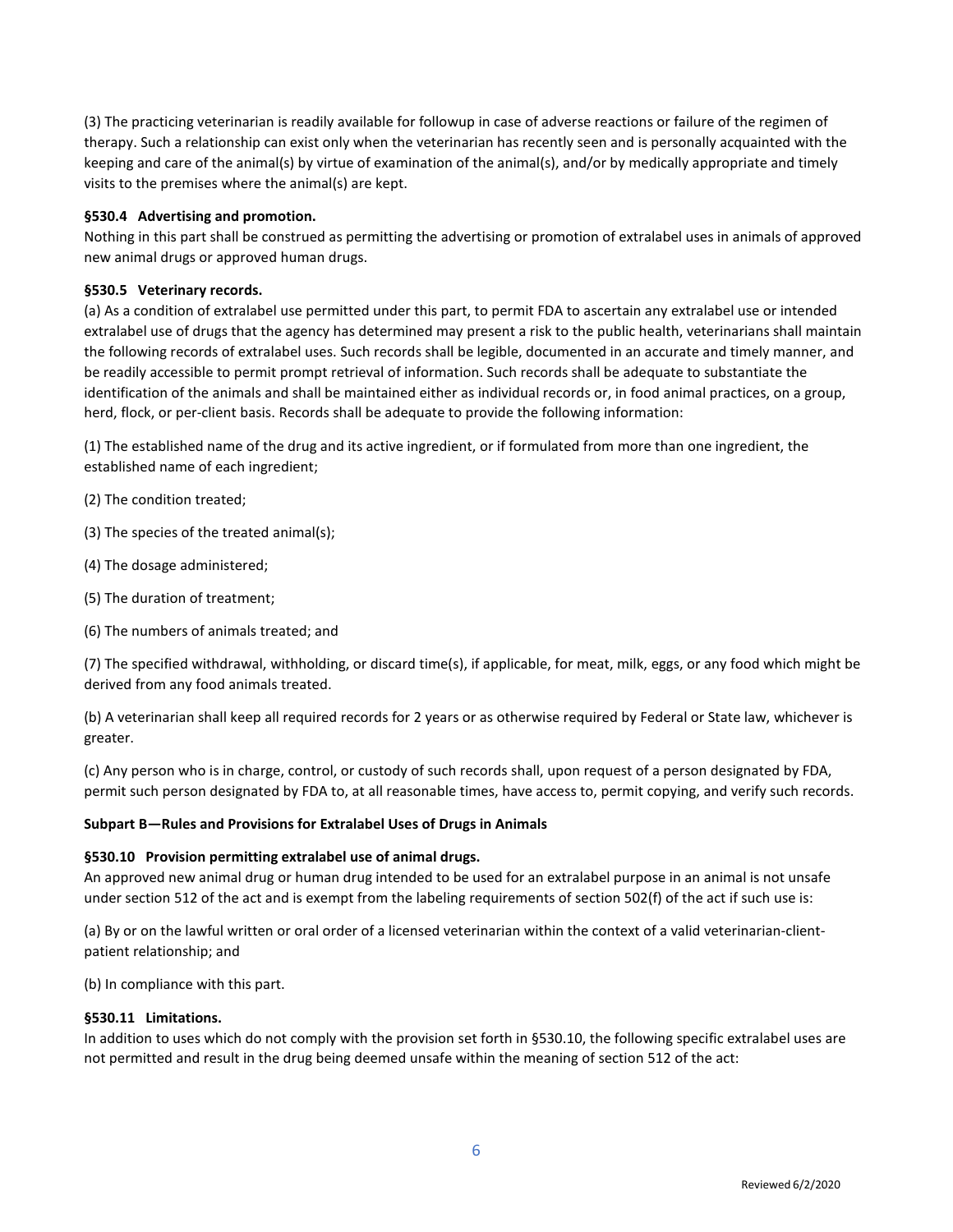(a) Extralabel use in an animal of an approved new animal drug or human drug by a lay person (except when under the supervision of a licensed veterinarian);

(b) Extralabel use of an approved new animal drug or human drug in or on an animal feed;

(c) Extralabel use resulting in any residue which may present a risk to the public health; and

(d) Extralabel use resulting in any residue above an established safe level, safe concentration or tolerance.

#### **§530.12 Labeling.**

Any human or animal drug prescribed and dispensed for extralabel use by a veterinarian or dispensed by a pharmacist on the order of a veterinarian shall bear or be accompanied by labeling information adequate to assure the safe and proper use of the product. Such information shall include the following:

(a) The name and address of the prescribing veterinarian. If the drug is dispensed by a pharmacy on the order of a veterinarian, the labeling shall include the name of the prescribing veterinarian and the name and address of the dispensing pharmacy, and may include the address of the prescribing veterinarian;

(b) The established name of the drug or, if formulated from more than one active ingredient, the established name of each ingredient;

(c) Any directions for use specified by the veterinarian, including the class/species or identification of the animal or herd, flock, pen, lot, or other group of animals being treated, in which the drug is intended to be used; the dosage, frequency, and route of administration; and the duration of therapy;

(d) Any cautionary statements; and

(e) The veterinarian's specified withdrawal, withholding, or discard time for meat, milk, eggs, or any other food which might be derived from the treated animal or animals.

#### **§530.13 Extralabel use from compounding of approved new animal and approved human drugs.**

(a) This part applies to compounding of a product from approved animal or human drugs by a veterinarian or a pharmacist on the order of a veterinarian within the practice of veterinary medicine. Nothing in this part shall be construed as permitting compounding from bulk drugs.

(b) Extralabel use from compounding of approved new animal or human drugs is permitted if:

(1) All relevant portions of this part have been complied with;

(2) There is no approved new animal or approved new human drug that, when used as labeled or in conformity with criteria established in this part, will, in the available dosage form and concentration, appropriately treat the condition diagnosed. Compounding from a human drug for use in food-producing animals will not be permitted if an approved animal drug can be used for the compounding;

(3) The compounding is performed by a licensed pharmacist or veterinarian within the scope of a professional practice;

(4) Adequate procedures and processes are followed that ensure the safety and effectiveness of the compounded product;

(5) The scale of the compounding operation is commensurate with the established need for compounded products (e.g., similar to that of comparable practices); and

(6) All relevant State laws relating to the compounding of drugs for use in animals are followed.

(c) Guidance on the subject of compounding may be found in guidance documents issued by FDA.

#### **Subpart C—Specific Provisions Relating to Extralabel Use of Animal and Human Drugs in Food-Producing Animals**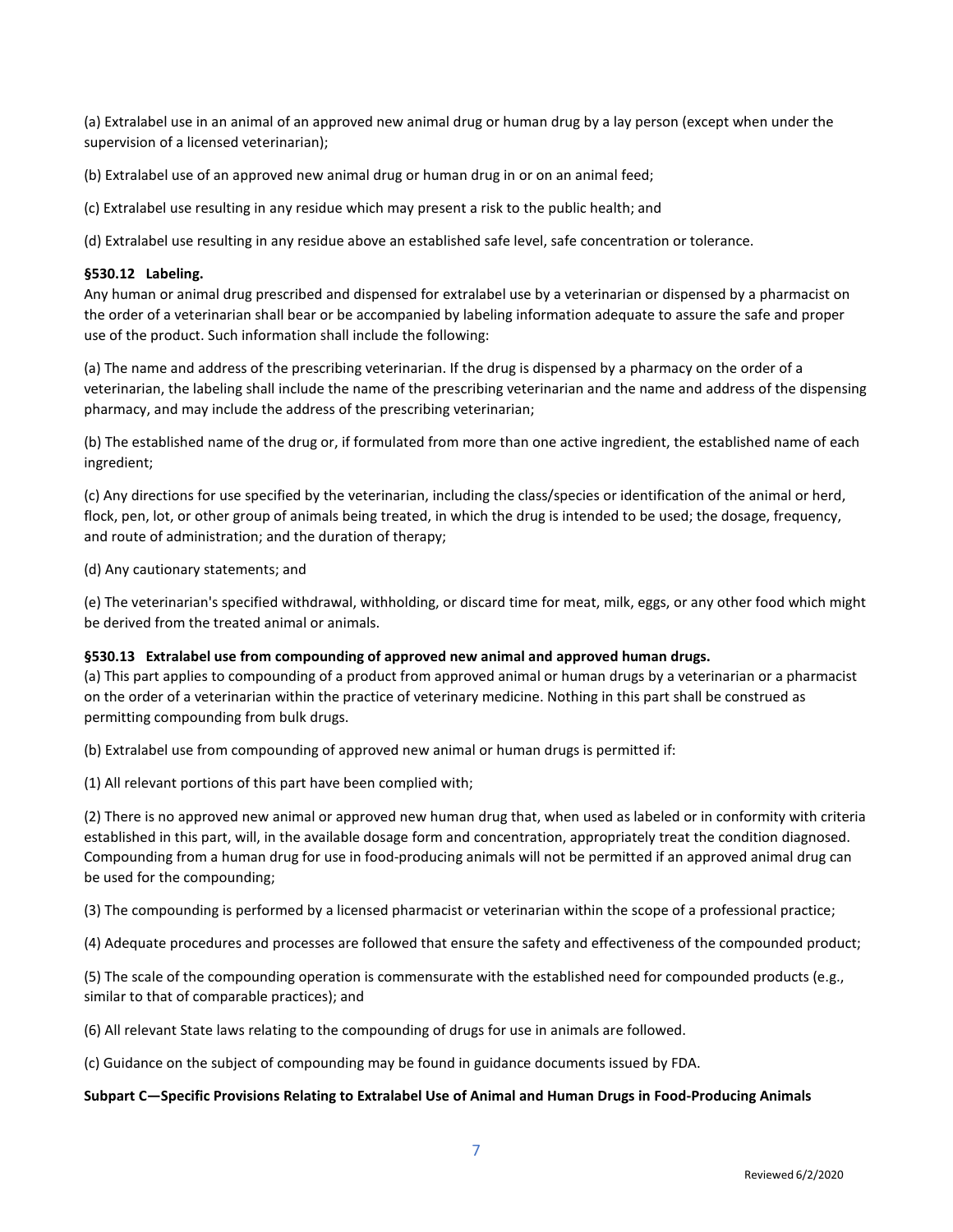#### **§530.20 Conditions for permitted extralabel animal and human drug use in food-producing animals.**

(a) The following conditions must be met for a permitted extralabel use in food-producing animals of approved new animal and human drugs:

(1) There is no approved new animal drug that is labeled for such use and that contains the same active ingredient which is in the required dosage form and concentration, except where a veterinarian finds, within the context of a valid veterinarian-client-patient relationship, that the approved new animal drug is clinically ineffective for its intended use.

(2) Prior to prescribing or dispensing an approved new animal or human drug for an extralabel use in food animals, the veterinarian must:

(i) Make a careful diagnosis and evaluation of the conditions for which the drug is to be used;

(ii) Establish a substantially extended withdrawal period prior to marketing of milk, meat, eggs, or other edible products supported by appropriate scientific information, if applicable;

(iii) Institute procedures to assure that the identity of the treated animal or animals is carefully maintained; and

(iv) Take appropriate measures to assure that assigned timeframes for withdrawal are met and no illegal drug residues occur in any food-producing animal subjected to extralabel treatment.

(b) The following additional conditions must be met for a permitted extralabel use of in food-producing animals an approved human drug, or of an animal drug approved only for use in animals not intended for human consumption:

(1) Such use must be accomplished in accordance with an appropriate medical rationale; and

(2) If scientific information on the human food safety aspect of the use of the drug in food-producing animals is not available, the veterinarian must take appropriate measures to assure that the animal and its food products will not enter the human food supply.

(c) Extralabel use of an approved human drug in a food-producing animal is not permitted under this part if an animal drug approved for use in food-producing animals can be used in an extralabel manner for the particular use.

# **§530.21 Prohibitions for food-producing animals.**

(a) FDA may prohibit the extralabel use of an approved new animal or human drug or class of drugs in food-producing animals if FDA determines that:

(1) An acceptable analytical method needs to be established and such method has not been established or cannot be established; or

(2) The extralabel use of the drug or class of drugs presents a risk to the public health.

(b) A prohibition may be a general ban on the extralabel use of the drug or class of drugs or may be limited to a specific species, indication, dosage form, route of administration, or combination of factors.

#### **§530.22 Safe levels and analytical methods for food-producing animals.**

(a) FDA may establish a safe level for extralabel use of an approved human drug or an approved new animal drug when the agency finds that there is a reasonable probability that an extralabel use may present a risk to the public health. FDA may:

(1) Establish a finite safe level based on residue and metabolism information from available sources;

(2) Establish a safe level based on the lowest level that can be measured by a practical analytical method; or

(3) Establish a safe level based on other appropriate scientific, technical, or regulatory criteria.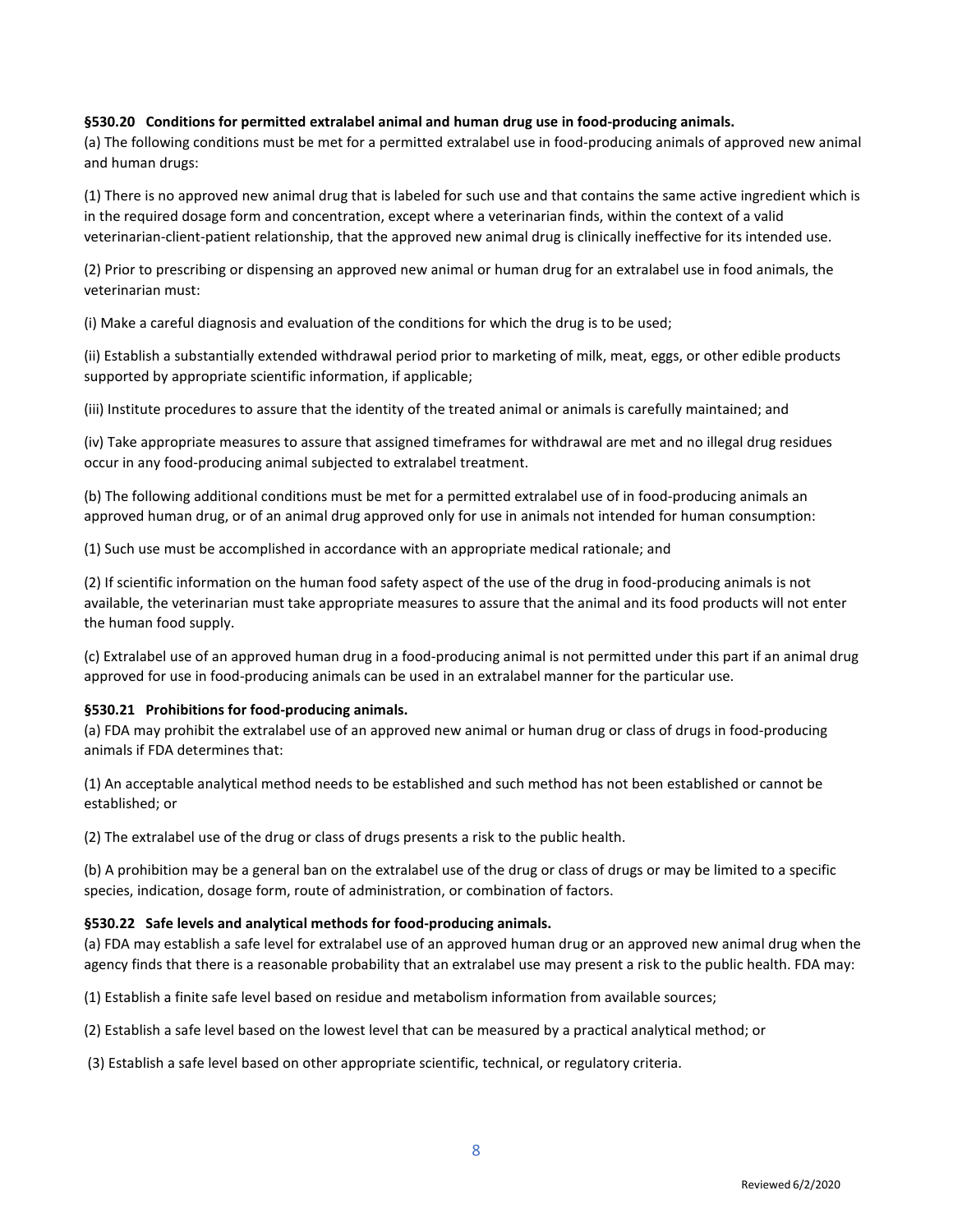(b) FDA may require the development of an acceptable analytical method for the quantification of residues above any safe level established under this part. If FDA requires the development of such an acceptable analytical method, the agency will publish notice of that requirement in the Federal Register.

(c) The extralabel use of an animal drug or human drug that results in residues exceeding a safe level established under this part is an unsafe use of such drug.

(d) If the agency establishes a safe level for a particular species or category of animals and a tolerance or safe concentration is later established through an approval for that particular species or category of animals, for that species or category of animals, the safe level is superseded by the tolerance or safe concentration for that species or category of animals.

# **§530.23 Procedure for setting and announcing safe levels.**

(a) FDA may issue an order establishing a safe level for a residue of an extralabel use of an approved human drug or an approved animal drug. The agency will publish in the Federal Register a notice of the order. The notice will include:

(1) A statement setting forth the agency's finding that there is a reasonable probability that extralabel use in animals of the human drug or animal drug may present a risk to the public health;

- (2) A statement of the basis for that finding; and
- (3) A request for public comments.

(b) A current listing of those drugs for which a safe level for extralabel drug use in food-producing animals has been established, the specific safe levels, and the availability, if any, of a specific analytical method or methods for drug residue detection will be codified in §530.40.

# **§530.24 Procedure for announcing analytical methods for drug residue quantification.**

(a) FDA may issue an order announcing a specific analytical method or methods for the quantification of extralabel use drug residues above the safe levels established under §530.22 for extralabel use of an approved human drug or an approved animal drug. The agency will publish in the Federal Register a notice of the order, including the name of the specific analytical method or methods and the drug or drugs for which the method is applicable.

(b) Copies of analytical methods for the quantification of extralabel use drug residues above the safe levels established under §530.22 will be available upon request from the Communications and Education Branch (HFV-12), Division of Program Communication and Administrative Management, Center for Veterinary Medicine, 7500 Standish Pl., Rockville, MD 20855. When an analytical method for the detection of extralabel use drug residues above the safe levels established under §530.22 is developed, and that method is acceptable to the agency, FDA will incorporate that method by reference.

# **§530.25 Orders prohibiting extralabel uses for drugs in food-producing animals.**

(a) FDA may issue an order prohibiting extralabel use of an approved new animal or human drug in food-producing animals if the agency finds, after providing an opportunity for public comment, that:

(1) An acceptable analytical method required under §530.22 has not been developed, submitted, and found to be acceptable by FDA or that such method cannot be established; or

(2) The extralabel use in animals presents a risk to the public health.

(b) After making a determination that the analytical method required under §530.22 has not been developed and submitted, or that such method cannot be established, or that an extralabel use in animals of a particular human drug or animal drug presents a risk to the public health, FDA will publish in the Federal Register, with a 90-day delayed effective date, an order of prohibition for an extralabel use of a drug in food-producing animals. Such order shall state that an acceptable analytical method required under §530.22 has not been developed, submitted, and found to be acceptable by FDA; that such method cannot be established; or that the extralabel use in animals presents a risk to the public health; and shall: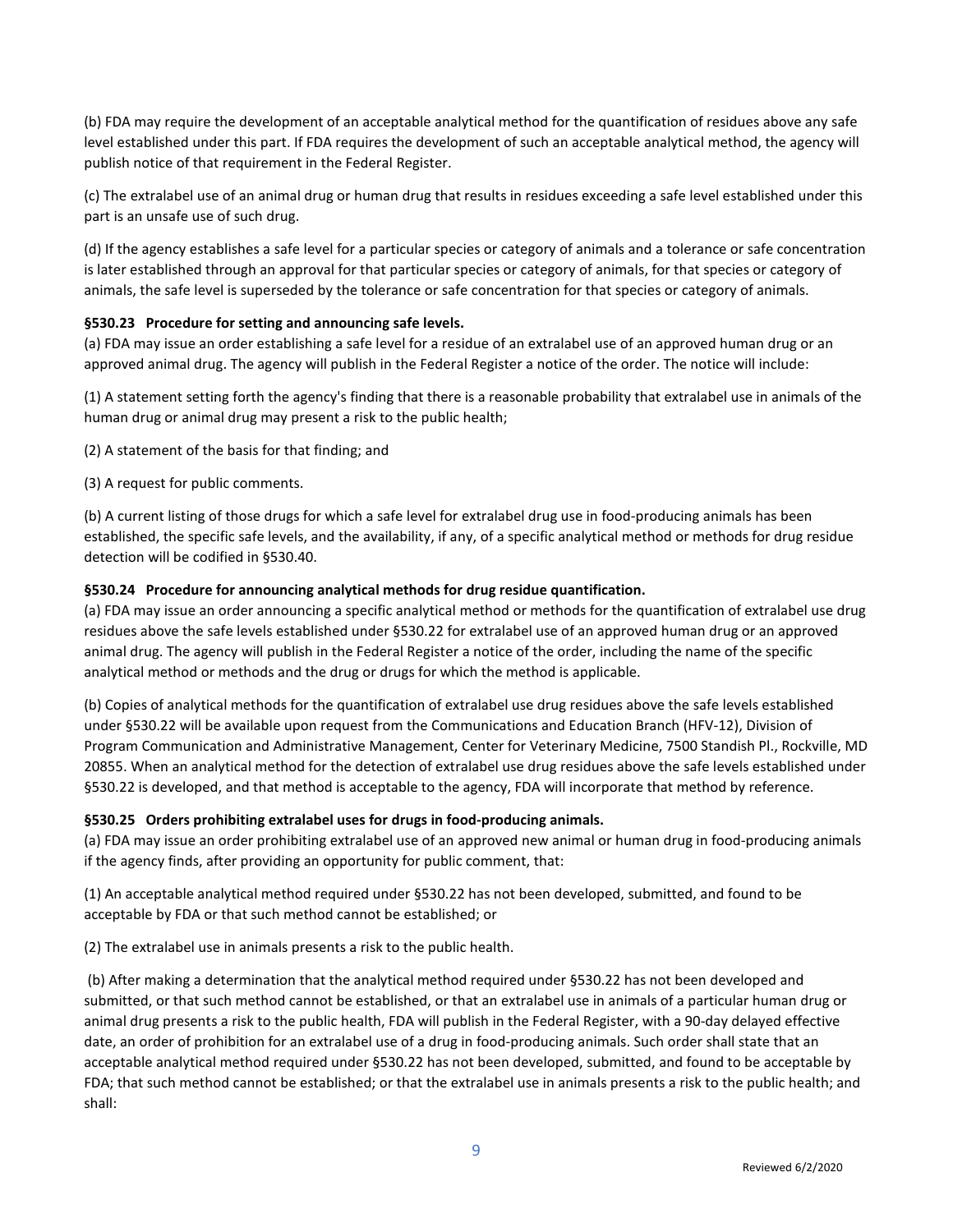(1) Specify the nature and extent of the order of prohibition and the reasons for the prohibition;

(2) Request public comments; and

(3) Provide a period of not less than 60 days for comments.

(c) The order of prohibition will become effective 90 days after date of publication of the order unless FDA publishes a notice in the Federal Register prior to that date, that revokes the order of prohibition, modifies it, or extends the period of public comment.

(d) The agency may publish an order of prohibition with a shorter comment period and/or delayed effective date than specified in paragraph (b) of this section in exceptional circumstances (e.g., where there is immediate risk to the public health), provided that the order of prohibition states that the comment period and/or effective date have been abbreviated because there are exceptional circumstances, and the order of prohibition sets forth the agency's rationale for taking such action.

(e) If FDA publishes a notice in the Federal Register modifying an order of prohibition, the agency will specify in the modified order of prohibition the nature and extent of the modified prohibition, the reasons for it, and the agency's response to any comments on the original order of prohibition.

(f) A current listing of drugs prohibited for extralabel use in animals will be codified in §530.41.

(g) After the submission of appropriate information (i.e., adequate data, an acceptable method, approval of a new animal drug application for the prohibited extralabel use, or information demonstrating that the prohibition was based on incorrect data), FDA may, by publication of an appropriate notice in the Federal Register, remove a drug from the list of human and animal drugs prohibited for extralabel use in animals, or may modify a prohibition.

(h) FDA may prohibit extralabel use of a drug in food-producing animals without establishing a safe level.

# **Subpart D—Extralabel Use of Human and Animal Drugs in Animals Not Intended for Human Consumption**

# **§530.30 Extralabel drug use in nonfood animals.**

(a) Because extralabel use of animal and human drugs in nonfood-producing animals does not ordinarily pose a threat to the public health, extralabel use of animal and human drugs is permitted in nonfood-producing animal practice except when the public health is threatened. In addition, the provisions of §530.20(a)(1) will apply to the use of an approved animal drug.

(b) If FDA determines that an extralabel drug use in animals not intended for human consumption presents a risk to the public health, the agency may publish in the Federal Register a notice prohibiting such use following the procedures in §530.25. The prohibited extralabel drug use will be codified in §530.41.

# **Subpart E—Safe Levels for Extralabel Use of Drugs in Animals and Drugs Prohibited From Extralabel Use in Animals**

# **§530.40 Safe levels and availability of analytical methods.**

(a) In accordance with §530.22, the following safe levels for extralabel use of an approved animal drug or human drug have been established: [Reserved]

(b) In accordance with §530.22, the following analytical methods have been accepted by FDA: [Reserved]

# **§530.41 Drugs prohibited for extralabel use in animals.**

(a) The following drugs, families of drugs, and substances are prohibited for extralabel animal and human drug uses in foodproducing animals.

(1) Chloramphenicol;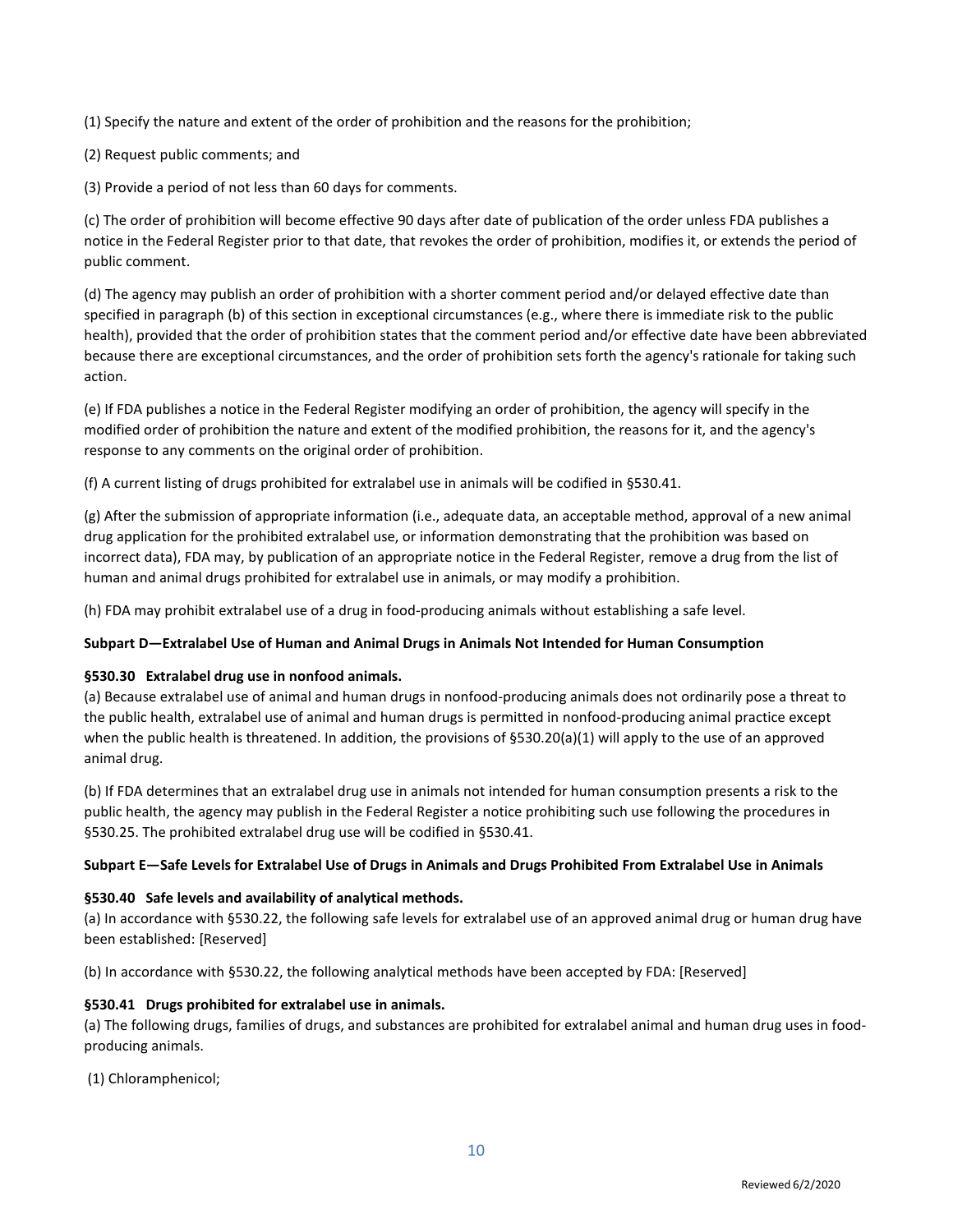- (2) Clenbuterol;
- (3) Diethylstilbestrol (DES);
- (4) Dimetridazole;
- (5) Ipronidazole;
- (6) Other nitroimidazoles;
- (7) Furazolidone.
- (8) Nitrofurazone.

(9) Sulfonamide drugs in lactating dairy cattle (except approved use of sulfadimethoxine, sulfabromomethazine, and sulfaethoxypyridazine);

- (10) Fluoroquinolones; and
- (11) Glycopeptides.
- (12) Phenylbutazone in female dairy cattle 20 months of age or older.
- (13) Cephalosporins (not including cephapirin) in cattle, swine, chickens, or turkeys:
- (i) For disease prevention purposes;
- (ii) At unapproved doses, frequencies, durations, or routes of administration; or
- (iii) If the drug is not approved for that species and production class.

(b) The following drugs, families of drugs, and substances are prohibited for extralabel animal and human drug uses in nonfood-producing animals: [Reserved]

(c) [Reserved]

(d) The following drugs, or classes of drugs, that are approved for treating or preventing influenza A, are prohibited from extralabel use in chickens, turkeys, and ducks:

- (1) Adamantanes.
- (2) Neuraminidase inhibitors.

[62 FR 27947, May 22, 1997, as amended at 67 FR 5471, Feb. 6, 2002; 68 FR 9530, Feb. 28, 2003; 68 FR 14134, Mar. 24, 2003; 71 FR 14377, Mar. 22, 2006; 77 FR 745, Jan. 6, 2012]

The most current version may be found on the Electronic Code of Federal Regulations website: [https://www.ecfr.gov/cgi](https://www.ecfr.gov/cgi-bin/text-idx?SID=3fba2570d1166f25cadaa2e0065b7e95&mc=true&node=pt21.6.530&rgn=div5)[bin/text-idx?SID=3fba2570d1166f25cadaa2e0065b7e95&mc=true&node=pt21.6.530&rgn=div5](https://www.ecfr.gov/cgi-bin/text-idx?SID=3fba2570d1166f25cadaa2e0065b7e95&mc=true&node=pt21.6.530&rgn=div5)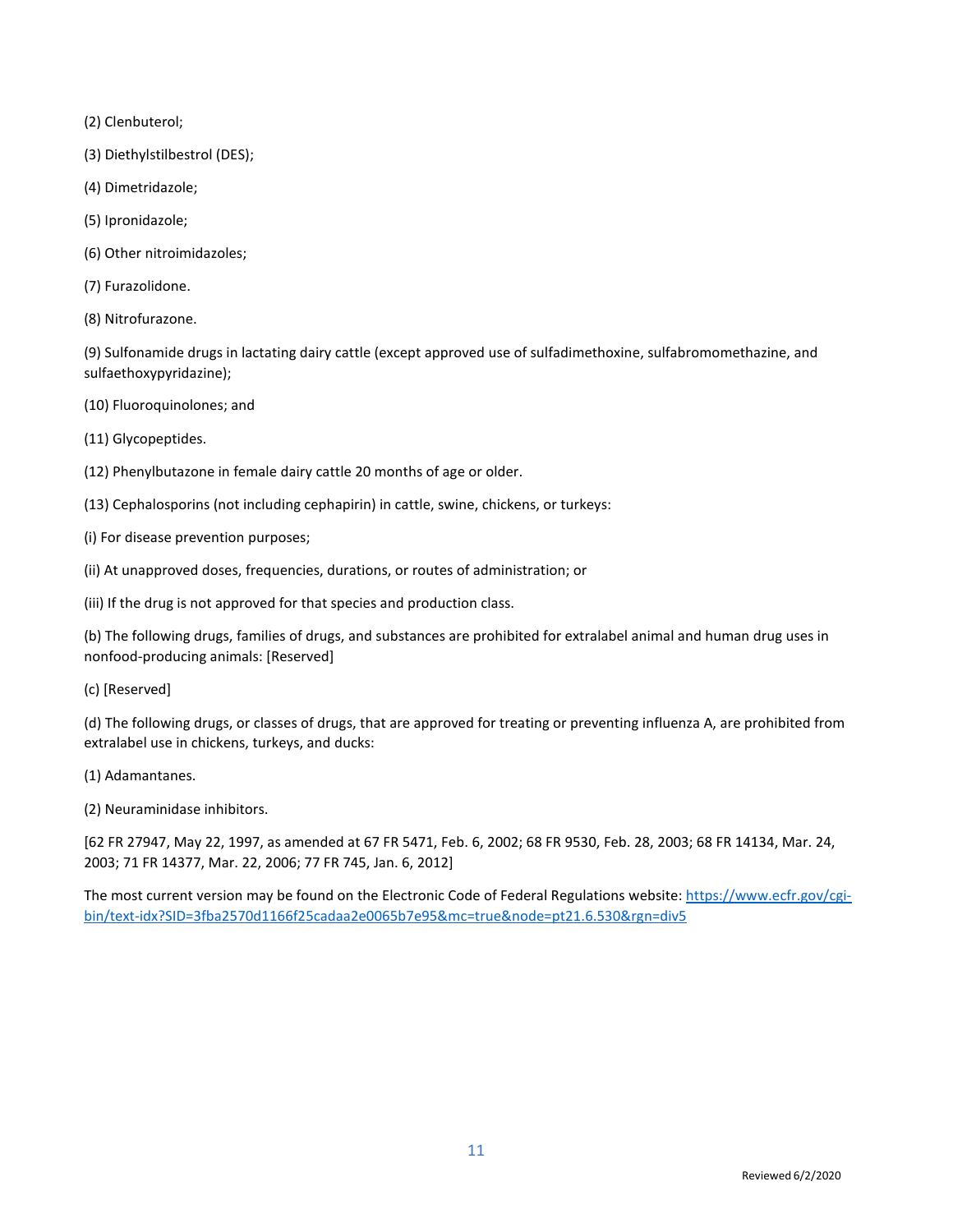# [Compliance Policy Guide 615.115 – Extralabel Use of Medicated Feeds for Minor Species](https://www.fda.gov/regulatory-information/search-fda-guidance-documents/cpg-sec-615115-extralabel-use-medicated-feeds-minor-species)

Prior to 1994, the Federal Food, Drug, and Cosmetic Act (the FD&C Act) did not permit the extralabel use of animal drugs, but the Agency exercised enforcement discretion regarding extralabel use of animal drugs provided certain criteria were met. These criteria were published in Compliance Policy Guide 7125.06 and were largely incorporated into the Animal Medicinal Drug Use Clarification Act of 1994 (AMDUCA). AMDUCA amended the FD&C Act to permit extralabel uses under certain conditions. The regulations promulgated pursuant to AMDUCA are codified at 21 CFR part 530.

AMDUCA does not permit extralabel use of medicated feeds. However, when there are no approved treatment options available and the health of animals is threatened, and suffering or death would result from failure to treat the affected animals, extralabel use of medicated feed may be considered for treatment of minor species. Because of the need to have therapeutic options available for treatment of minor species, and to help ensure animal safety and human food safety, FDA is issuing this revised CPG to provide guidance to FDA staff with respect to factors to consider when determining whether to take enforcement action against a veterinarian, animal producer, feed manufacturer, and/or feed distributor for the extralabel use of OTC and VFD medicated feeds in minor species. In general, the Agency will not recommend or initiate enforcement action against the veterinarian, animal producer, feed mill, or other distributor when extralabel use is consistent with this document.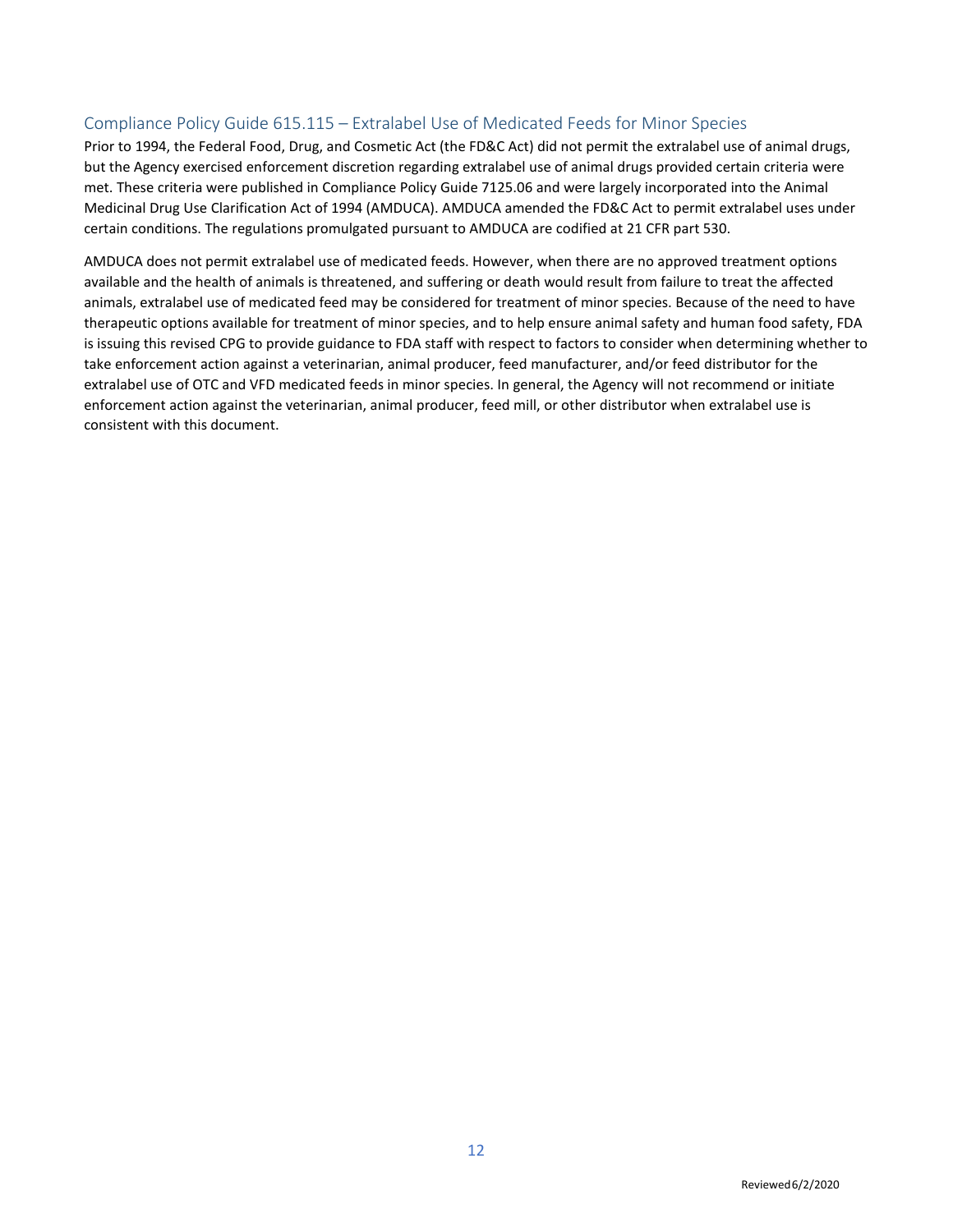# **Appendix C**

# Definitions of Antimicrobial Use for Treatment, Control and Prevention:

The American Veterinary Medical Association (AVMA) professional policies provide guidance on the practice of veterinary medicine. The AVMA encourages its members to voluntarily adhere to policies impacting the practice of veterinary medicine, as these policies are developed by peers on behalf of the profession. AVMA policies are not, and do not supersede, [l](#page-12-0)aw or regulation. AVMA's concise definitions<sup>1</sup> of treatment, control and prevention of individual animals and animal populations alleviate confusion and assist veterinarians in clearly communicating their intentions when prescribing or recommending antimicrobial use. [m](#page-12-1) 

# **Antimicrobial prevention of disease** (synonym: prophylaxis):

1) Prevention is the administration of an antimicrobial to an individual animal to mitigate the risk for acquiring disease or infection that is anticipated based on history, clinical judgement, or epidemiological knowledge.

2) On a population basis, prevention is the administration of an antimicrobial to a group of animals, none of which have evidence of disease or infection, when transmission of existing undiagnosed infections, or the introduction of pathogens, is anticipated based on history, clinical judgement or epidemiological knowledge.

# **Antimicrobial control of disease** (synonym: metaphylaxis):

1) Control is the administration of an antimicrobial to an individual animal with a subclinical infection to reduce the risk of the infection becoming clinically apparent, spreading to other tissues or organs, or being transmitted to other individuals. 2) On a population basis, control is the use of antimicrobials to reduce the incidence of infectious disease in a group of animals that already has some individuals with evidence of infectious disease or evidence of infection.

# **Antimicrobial treatment of disease:**

1) Treatment is the administration of an antimicrobial as a remedy for an individual animal with evidence of infectious disease.

2) On a population basis, treatment is the administration of an antimicrobial to those animals within the group with evidence of infectious disease.

<span id="page-12-0"></span>l AVMA Definitions of Antimicrobial Use for Treatment, Control and Prevention can be found at [https://www.avma.org/KB/Policies/Pages/AVMA-Definitions-of-Antimicrobial-Use-for-Treatment-Control-and-](https://www.avma.org/KB/Policies/Pages/AVMA-Definitions-of-Antimicrobial-Use-for-Treatment-Control-and-Prevention.aspx)[Prevention.aspx](https://www.avma.org/KB/Policies/Pages/AVMA-Definitions-of-Antimicrobial-Use-for-Treatment-Control-and-Prevention.aspx) 

<span id="page-12-1"></span>m Smith, D.R., et al. The AVMA's definitions of antimicrobial uses for prevention, control, and treatment of disease. *J Am Vet Med Assoc.* 2019 Apr 1;254(7):792-797. doi[: 10.2460/javma.254.7.792](https://doi.org/10.2460/javma.254.7.792)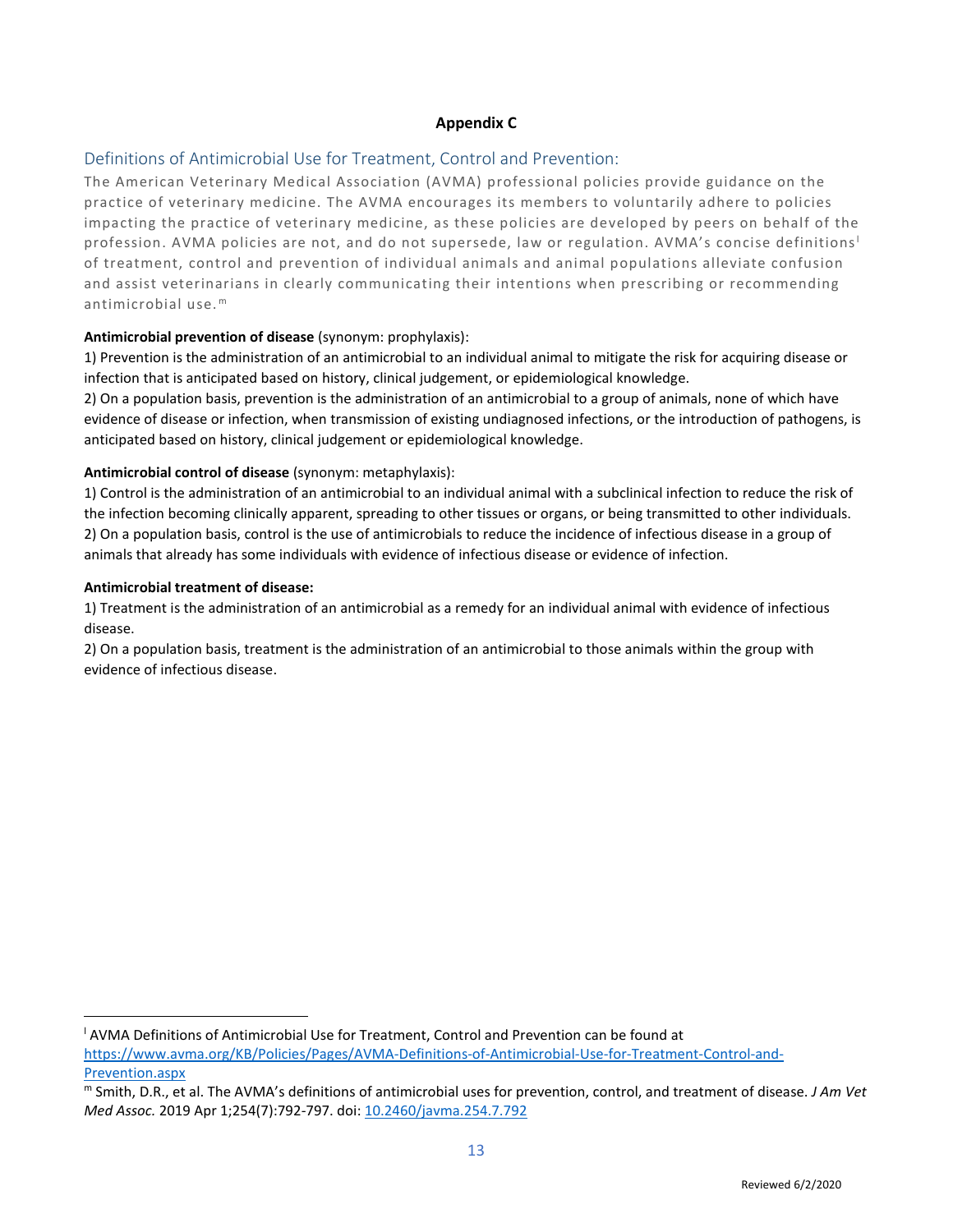## **Appendix D**

# Division [7, Food and Agriculture Code, Chapter 4.5 – Livestock: Use of Antimicrobial Drugs](http://leginfo.legislature.ca.gov/faces/codes_displayText.xhtml?lawCode=FAC&division=7.&title=&part=&chapter=4.5.&article)  **§14402.**

(a) Beginning January 1, 2018, a medically important antimicrobial drug may be used when, in the professional judgment of a licensed veterinarian, the medically important antimicrobial drug is any of the following:

(1) Necessary to treat a disease or infection.

(2) Necessary to control the spread of a disease or infection.

(3) Necessary in relation to surgery or a medical procedure.

(b) A medically important antimicrobial drug may also be used when, in the professional judgment of a licensed veterinarian, it is needed for prophylaxis to address an elevated risk of contraction of a particular disease or infection.

(c) A person shall not administer a medically important antimicrobial drug to livestock solely for purposes of promoting weight gain or improving feed efficiency.

(d) Unless the administration is consistent with subdivision (a), a person shall not administer a medically important antimicrobial drug in a regular pattern.

*(Added by Stats. 2015, Ch. 758, Sec. 1. (SB 27) Effective January 1, 2016.)*